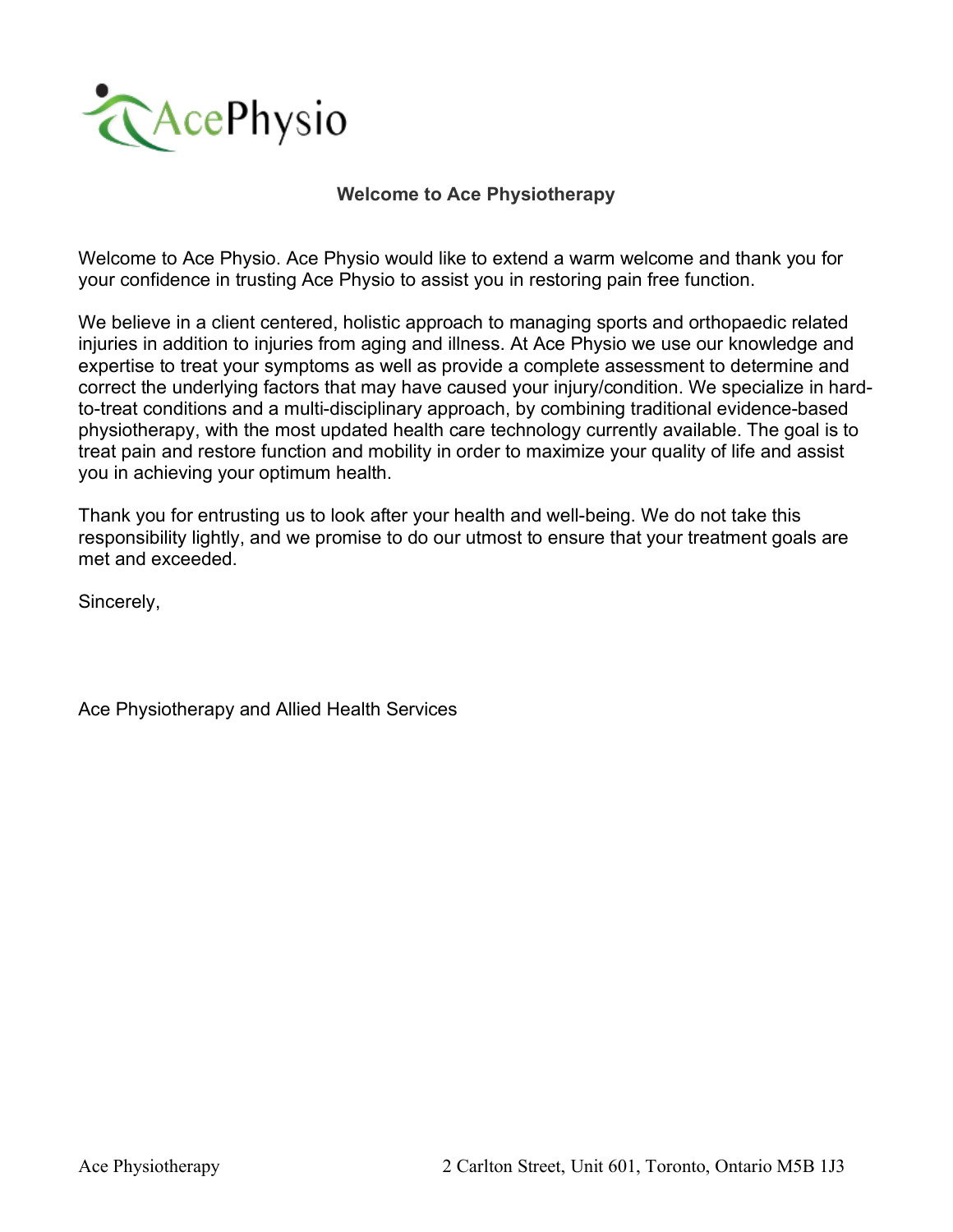

# **CLINIC REGISTRATION FORM**

|                                                                                                                                                                                                                                                                           |                                                                                                                                             | Age: ________ Date of Birth (mm/dd/yy): ________________ Gender/Sex: _____       |
|---------------------------------------------------------------------------------------------------------------------------------------------------------------------------------------------------------------------------------------------------------------------------|---------------------------------------------------------------------------------------------------------------------------------------------|----------------------------------------------------------------------------------|
|                                                                                                                                                                                                                                                                           |                                                                                                                                             |                                                                                  |
|                                                                                                                                                                                                                                                                           | City, Province: _____________________________                                                                                               | Postal Code: ____________________                                                |
|                                                                                                                                                                                                                                                                           | Home Phone #: _________________________                                                                                                     | Work Phone #: ________________________                                           |
|                                                                                                                                                                                                                                                                           |                                                                                                                                             |                                                                                  |
|                                                                                                                                                                                                                                                                           | Emergency Contact (name): ________________________________                                                                                  | Phone: ______________                                                            |
|                                                                                                                                                                                                                                                                           | How did you hear about us?                                                                                                                  |                                                                                  |
|                                                                                                                                                                                                                                                                           |                                                                                                                                             |                                                                                  |
|                                                                                                                                                                                                                                                                           |                                                                                                                                             | Referral from Trainer, Coach, Oher Therapist (name) ____________________________ |
|                                                                                                                                                                                                                                                                           | <b>Return Patient</b>                                                                                                                       | <b>Yellow Pages</b>                                                              |
|                                                                                                                                                                                                                                                                           | Word of mouth                                                                                                                               | Google                                                                           |
|                                                                                                                                                                                                                                                                           | Friend / Family member Advertisement                                                                                                        | Yelp                                                                             |
|                                                                                                                                                                                                                                                                           |                                                                                                                                             |                                                                                  |
| Survey:                                                                                                                                                                                                                                                                   | At Ace Physio, your comments and your health care are important to us. May we<br>use your email to send you our Clinic Satisfaction Survey? |                                                                                  |
|                                                                                                                                                                                                                                                                           | Yes<br>No thanks                                                                                                                            |                                                                                  |
| <b>Newsletter:</b><br>On a quarterly basis, we send out an electronic newsletter that provides updates<br>regarding our clinic, our services as well as advice and tips on health and injury<br>prevention. Would you like to receive a copy of our newsletter via email? |                                                                                                                                             |                                                                                  |
|                                                                                                                                                                                                                                                                           | No thanks<br>Yes                                                                                                                            |                                                                                  |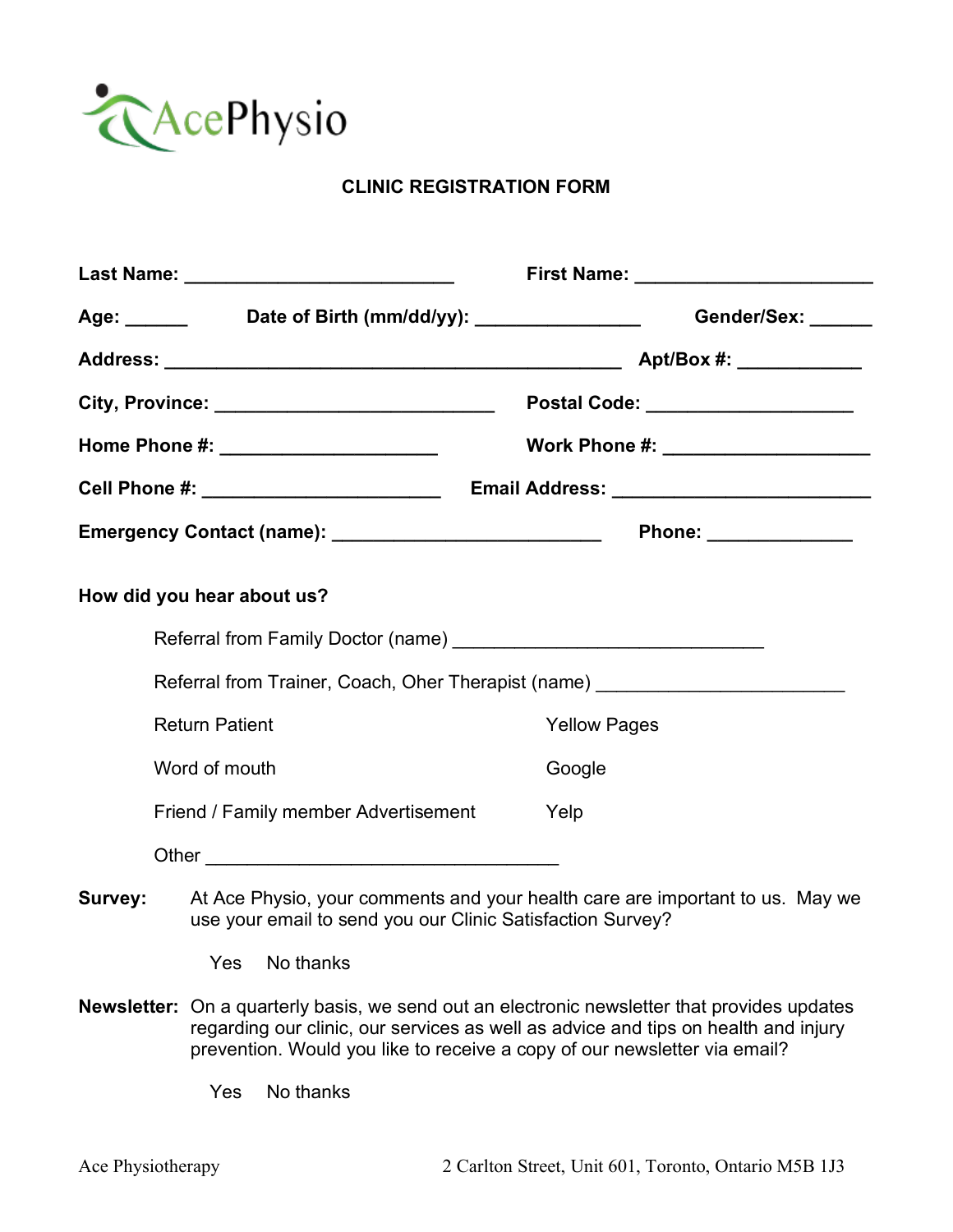

# **CONFIDENTIAL MEDICAL SCREENING QUESTIONNAIRE**

Name: Name: Name: Name: 2012 12:30 Name: 2012 12:30 Name: 2012 12:30 Name: 2013 12:30 Name: 2013 12:30 Name: 2013 12:30 Name: 2013 12:30 Name: 2013 12:30 Name: 2013 12:30 Name: 2013 12:30 Name: 2013 12:30 Name: 2013 12:30

- 1. Do you presently or have you ever suffered from any of the following? (Check all that apply)
	- Heart problems High blood pressure High cholesterol **Stroke**  Lung problems Cancer Diabetes

**Osteoporosis**  Broken bones / fractures Allergies: \_\_\_\_\_\_\_\_\_\_\_ Arthritis HIV/AIDS Kidney problems

 $\_$  , and the set of the set of the set of the set of the set of the set of the set of the set of the set of the set of the set of the set of the set of the set of the set of the set of the set of the set of the set of th

 $\_$  , and the set of the set of the set of the set of the set of the set of the set of the set of the set of the set of the set of the set of the set of the set of the set of the set of the set of the set of the set of th

 Repeated infections Thyroid problems Skin disease / sensitivity Depression Asthma Epilepsy / Seizures **Hepatitis** 

- 2. Have you had any surgeries or major dental work? (Please list)
- 3. Please provide a list of your current medications:
- 

4. Do you smoke? Yes No 5. Do you have a pacemaker? Yes No

6. FOR WOMEN: Are you currently pregnant or think you may be pregnant? Yes No

Please indicate your areas of pain



Please sign to indicate that you have answered all of the above to the best of your knowledge. Knowingly omitting information may put your health at risk.

Signature: \_\_\_\_\_\_\_\_\_\_\_\_\_\_\_\_\_\_\_\_\_\_\_\_\_\_\_\_ Date (mm/ dd/yy):

Thank you for completing this questionnaire. Your information is kept private and confidential. Patients will have a screening physical prior to their physiotherapy assessment.

Ace Physiotherapy 2 Carlton Street, Unit 601, Toronto, Ontario M5B 1J3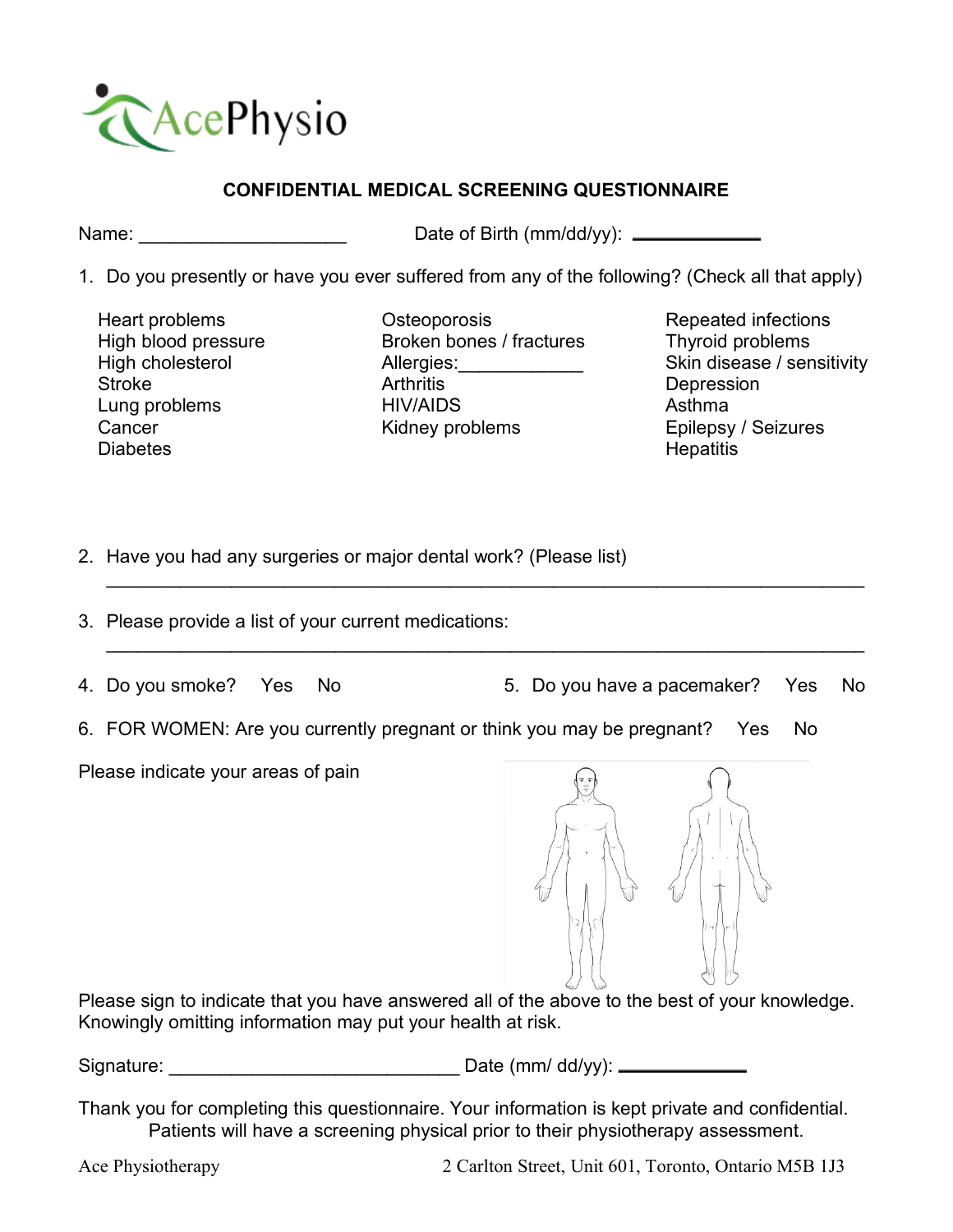

## **Consent to Physiotherapy Assessment**

I hereby request and consent to the performance of physical assessment on me by the Registered Physiotherapist. I understand that I may ask questions at any time regarding:

- What the Physiotherapy Assessment is
- Who will be performing the Physiotherapy Assessment
- The reasons why I should have the Physiotherapy Assessment
- The alternatives to having the Physiotherapy Assessment
- What might happen if I do not have the Physiotherapy Assessment
- What potential risks and/or side effects exist for the proposed Physiotherapy Assessment

I understand that there may be risks if I do not disclose my full health history

My consent is voluntary and I intend this consent form to cover the entire course of assessment for my present condition, commencing on the date indicated below.

 $\overline{\phantom{a}}$  , and the contribution of the contribution of the contribution of the contribution of the contribution of the contribution of the contribution of the contribution of the contribution of the contribution of the

 $\overline{\phantom{a}}$  , and the contribution of the contribution of the contribution of the contribution of the contribution of the contribution of the contribution of the contribution of the contribution of the contribution of the

Patient's Name (print) Signature of Patient/Parent/Guardian

Witness Name (print) Signature of Witness

 $\overline{\phantom{a}}$  , where  $\overline{\phantom{a}}$  , where  $\overline{\phantom{a}}$  , where  $\overline{\phantom{a}}$ 

**Date**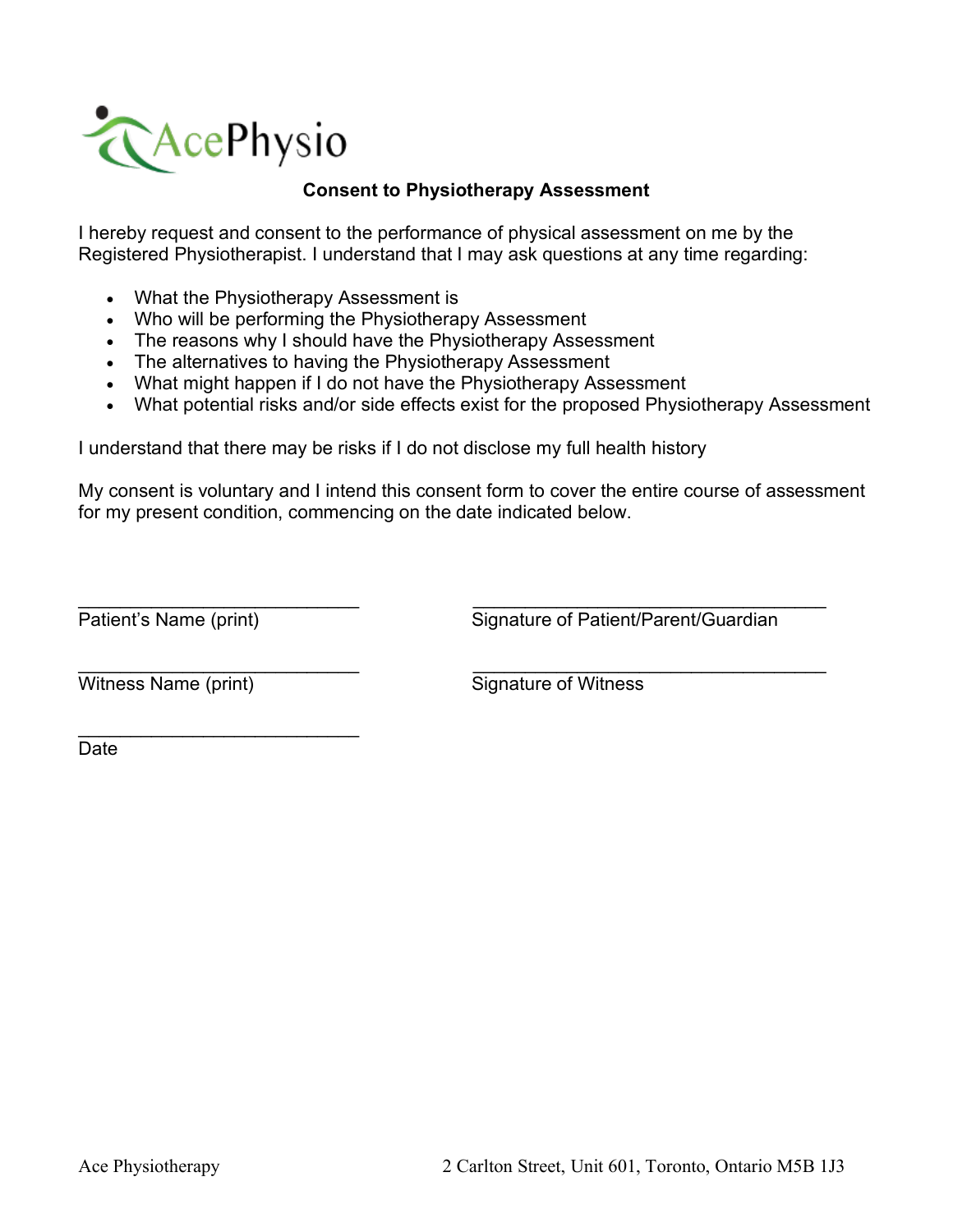

# **Consent to Physiotherapy Treatment**

I understand that there may be risks if I do not disclose my full health history.

I understand that my therapist will discuss treatment options with me prior to delivery of my care.

I understand that my treatment plan may include education, therapy, modalities and active exercise.

I understand that my therapist may incorporate a product (i.e. knee brace, orthotics, exercise bands) to accelerate my recovery. Your therapist may have a financial interest on certain products. However, you may choose to purchase this product elsewhere.

I understand that my therapist will educate me on the acceptable pain levels, expectations and management during my care/recovery.

I understand that the therapist develops, monitors and alters my treatment as indicated and that he/she will communicate with my affiliated physicians/specialists or other parties as needed.

I appreciate that while rare, fractures, strains, sprains or burns may result from my treatment.

I understand the consequences of not complying with the prescribed treatment may include no change in my signs or symptoms, delayed recovery and/or not achieving my goals.

I have had the opportunity to discuss the benefits and risks of treatment for my current situation.

I acknowledge I have discussed, or have had the opportunity to discuss, with my physiotherapist the nature and purpose of physiotherapy treatment in general and my treatment as well as the contents of this consent.

I understand that I may ask questions at any time regarding the contents of this consent form.

I consent to the physiotherapy treatments offered or recommended to me by my physiotherapist. I intend this consent to apply to all my present and future physiotherapy care. My consent is voluntary and I intend this consent form to cover the entire course of treatment for my present condition, commencing on the date indicated below. I understand that I may withdraw my consent at any time in writing except for actions already taken.

 $\overline{\phantom{a}}$  , and the contribution of the contribution of the contribution of the contribution of the contribution of the contribution of the contribution of the contribution of the contribution of the contribution of the

 $\overline{\phantom{a}}$  , and the contribution of the contribution of the contribution of the contribution of the contribution of the contribution of the contribution of the contribution of the contribution of the contribution of the

Patient's Name (print) Signature of Patient/Parent/Guardian

Witness Name (print) Signature of Witness

 $\overline{\phantom{a}}$  , where  $\overline{\phantom{a}}$  , where  $\overline{\phantom{a}}$  , where  $\overline{\phantom{a}}$ 

Date

Ace Physiotherapy 2 Carlton Street, Unit 601, Toronto, Ontario M5B 1J3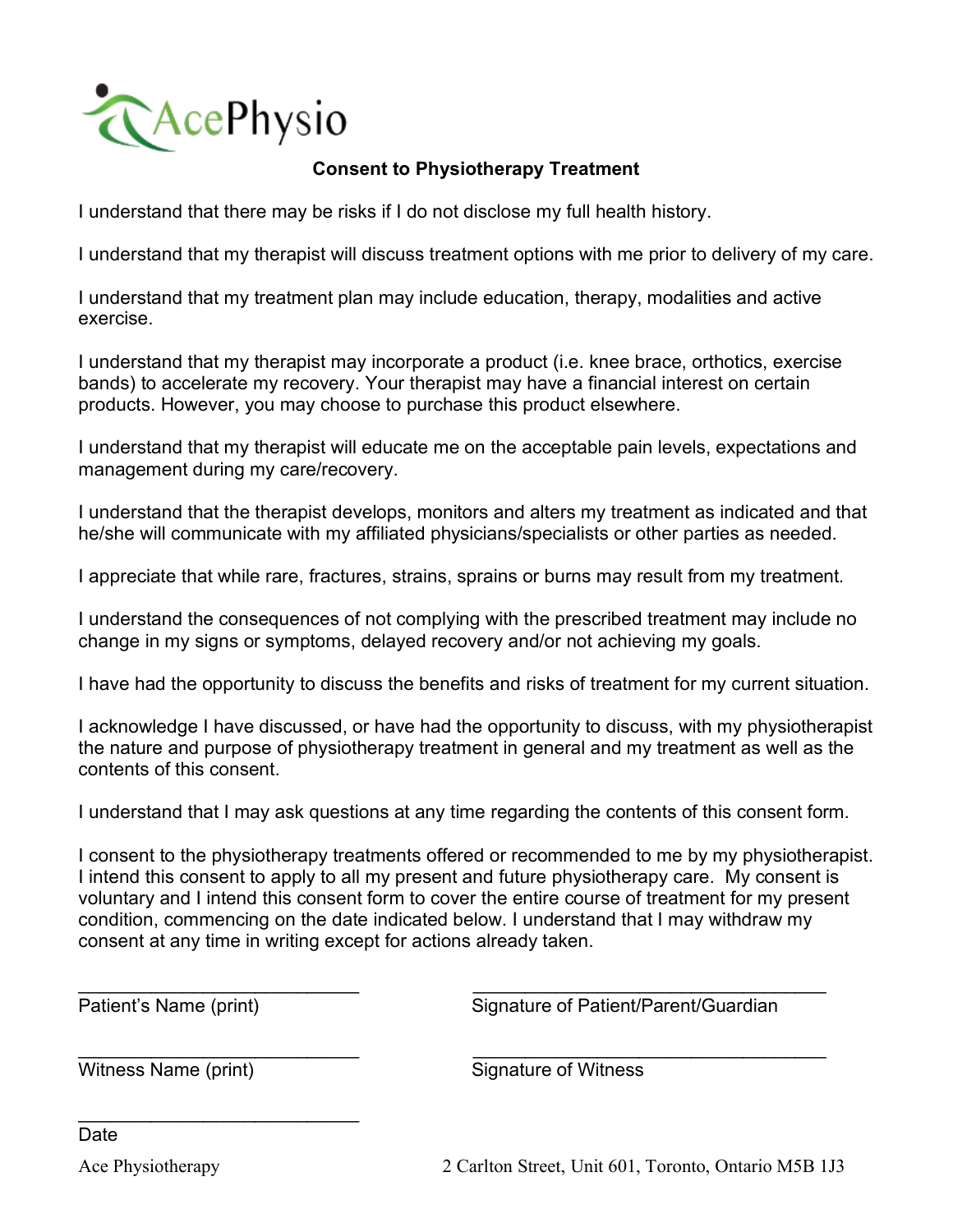

### **PAYMENT AGREEMENT**

+ **Fee Schedule** Physiotherapy Initial Assessment with treatment 60 minutes\* \$99 Physiotherapy 30 minute Follow-Up \$75 Physiotherapy 45 minute Follow-Up \$100 Physiotherapy 60 minute Follow-Up \$125 Virtual Physiotherapy 45 minute Initial Assessment with treatment \$75 Virtual Physiotherapy 20 minute Follow-Up treatment \$50 Physiotherapy Reassessment with treatment (45 minutes) \$100 Spinal Decompression Treatment (45 minutes) \$125 Spinal Decompression Assessment (60 minutes) \$125

\*An assessment is required for all first-time visits to an Ace Physiotherapist or for returning patients presenting with a new injury. If it has been longer than 6 months since your last visit, your therapist may require you to book an assessment appointment.

| + Payment      | Payment is required after each visit. For your convenience we accept cash,<br>cheques, Debit, Visa, Mastercard and American Express. We have the<br>ability to directly bill some insurer carriers.                                           |  |
|----------------|-----------------------------------------------------------------------------------------------------------------------------------------------------------------------------------------------------------------------------------------------|--|
| + Cancellation | Please note that we require 24 hours notice for cancellation of all<br>appointments, otherwise you may be responsible for the full cost of that<br>appointment. Patients who miss their appointment will be charged for their<br>appointment. |  |
|                | understood all of the terms of this payment agreement. I hereby confirm<br>that I accept and agree to be bound by these terms.                                                                                                                |  |
| + Signature    | Date:                                                                                                                                                                                                                                         |  |